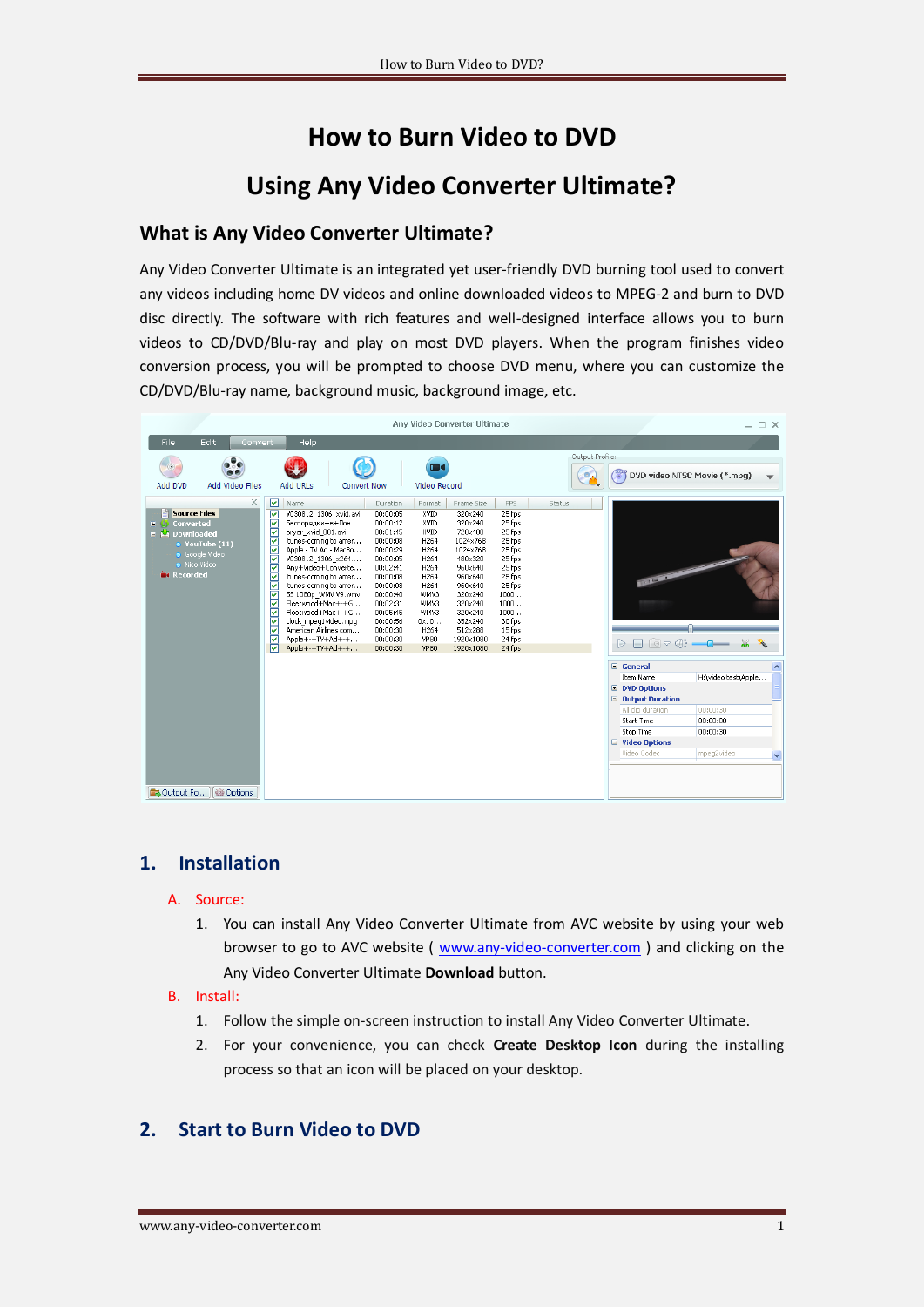**Step 1:** Add video to the program. Click **Add Video Files** button to import the source video into the program from your hard disc.



**Step 2:** Choose Burning to DVD output profile.

Once you have added the source video into the program, please go to the panel on the right. Click and unfold the **Output Profile** list, select **Burning to DVD**.

| Output Profile: |                         |
|-----------------|-------------------------|
|                 | OVD video NTS           |
|                 | All Profiles            |
|                 | Apple Products          |
|                 | Sony Products           |
|                 | Microsoft Products      |
|                 | <b>Android Products</b> |
|                 | Mobile Phones           |
|                 | Video Files             |
|                 | HTML5 Embed Video       |
|                 | Audio Files             |
|                 | Burning to DVD          |
|                 |                         |

Then choose **DVD video NTSC Movie** or **DVD video PAL Movie** according to your TV system.

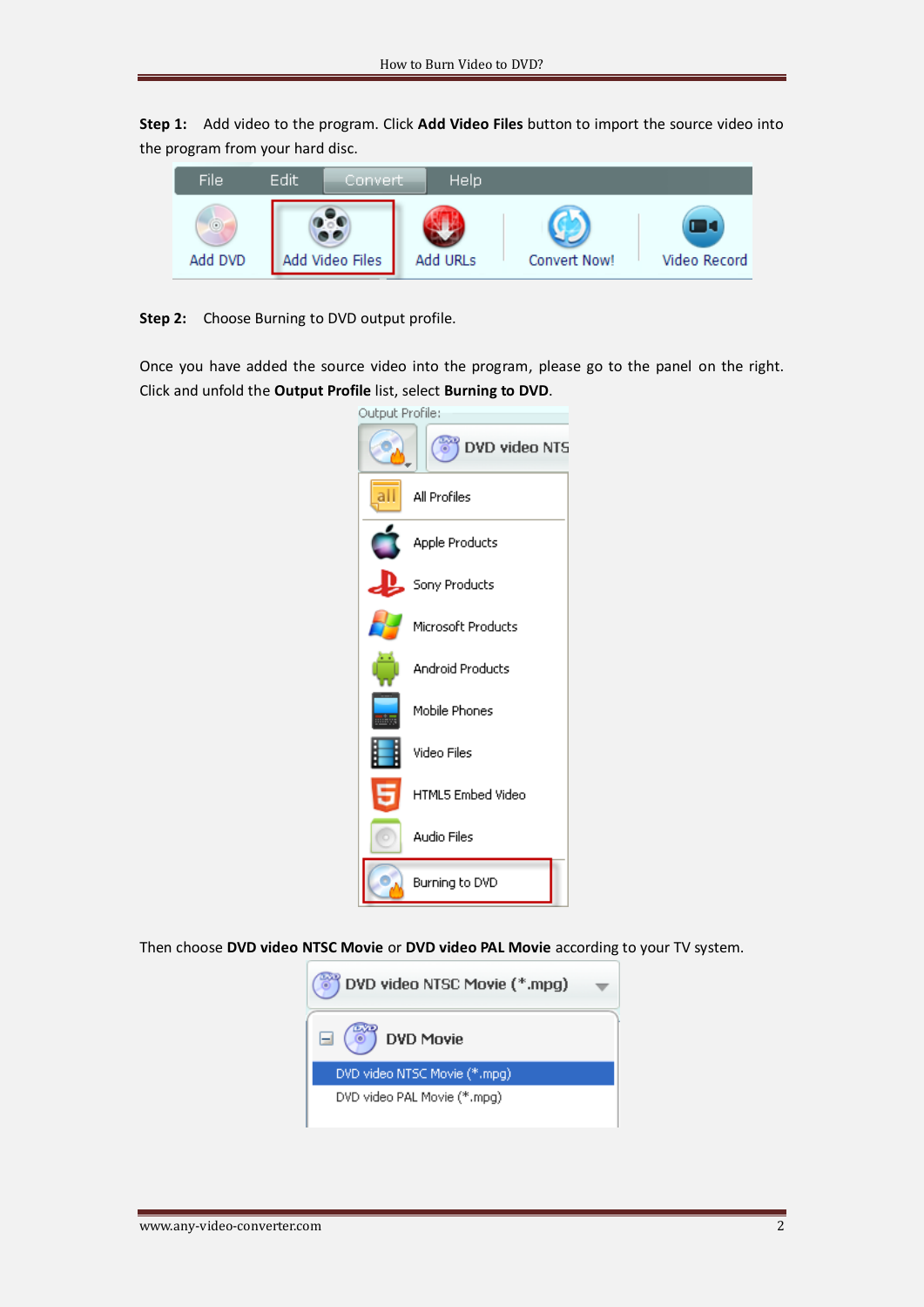



**Step 4**: Choose DVD Menu.

You will be prompted to choose DVD menu when the program finishes video conversion process.

| Burn                                                                                                                                            | ×                                                                                    |
|-------------------------------------------------------------------------------------------------------------------------------------------------|--------------------------------------------------------------------------------------|
| <b>DVD Menu</b><br>Please select a DVD menu template.                                                                                           |                                                                                      |
| v<br>Enable DVD Menu                                                                                                                            |                                                                                      |
| <b>DVD Menu</b><br>DVD Menu Title:                                                                                                              | Ξ                                                                                    |
| <b>Background Music</b>                                                                                                                         | <b>Basic</b>                                                                         |
| e:\Program Files\AnvSoft\Any Video Converte<br><b>Browse Music File</b><br>Music File:<br>Music Duration:<br>40<br>Keep Music Original Duration |                                                                                      |
|                                                                                                                                                 | Bee                                                                                  |
| <b>Background Image</b>                                                                                                                         | My Photo Album                                                                       |
| Change Background Image:<br>C:\Users\Public\Pictures\Sample Pictul<br>M<br>Browse Image File                                                    | My North Albert<br><b>My Phoen Advise</b><br><b>Hy Photo Atto</b><br><b>Ry Phone</b> |
| Menu Navigator                                                                                                                                  | Easter                                                                               |
| Play next chapter, back to the first chapter after the last chapter                                                                             |                                                                                      |
| $Next$ >>                                                                                                                                       | Close                                                                                |

--In **DVD Menu Tile**, you can name your DVD. Just type the name into the box directly.

--In **Background Music**, you can add background music from your local computer for your DVD menu. The music duration can be customized as you wish.

--In **Background Image**, you can change your DVD menu's background image by clicking Browse Image File to select your desired image from your computer.

--In **Menu Navigator**, you can choose the playback mode for your DVD.

Once you have finished all the settings, please click **Next>>** to follow the next step.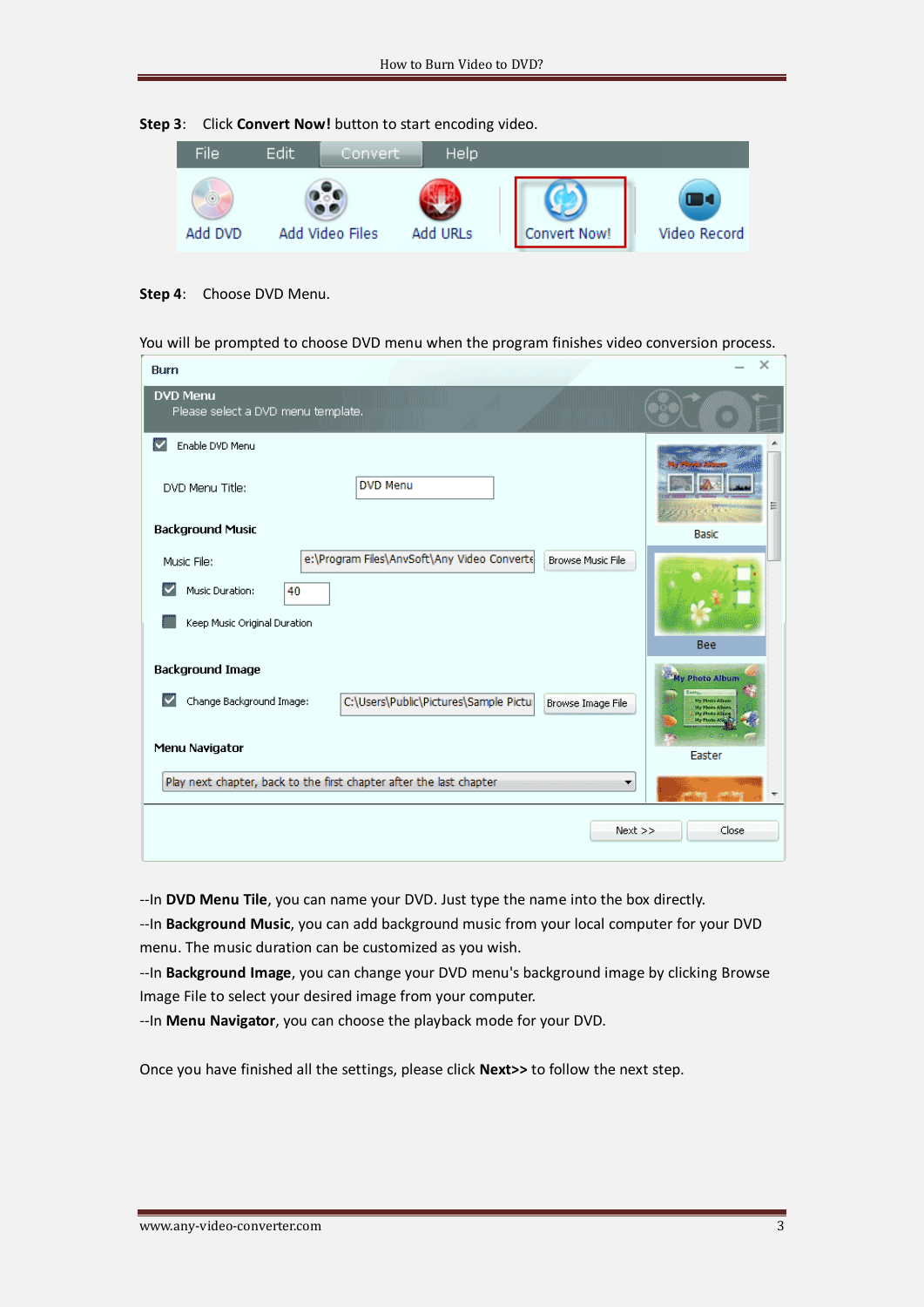**Step 5:** Insert DVD and start burning video to DVD.

| <b>Burn</b>                                                     | ×                                     |  |
|-----------------------------------------------------------------|---------------------------------------|--|
| <b>DVD Configuration</b><br>Please configure your DVD settings. |                                       |  |
| Recorder:                                                       | Ÿ<br>HL-DT-ST DVDROM DH20N<br>AC00    |  |
| Write Speed:                                                    | Disc not ready<br>Ÿ                   |  |
| Video Size:                                                     | 720x480(NTSC)<br>$\sim$               |  |
| Disc Label:                                                     | 2012_03_28                            |  |
| Publisher                                                       | lanvsoft                              |  |
| Copyright                                                       | Copyright(c) anvsoft                  |  |
|                                                                 |                                       |  |
|                                                                 |                                       |  |
|                                                                 |                                       |  |
|                                                                 | Close<br>$<<$ Previous<br><b>Burn</b> |  |

You can see **DVD Configuration** window as follows.

Tip: The program supports burning video to CD-R, CD-RW, DVD-RAM, DVD+R, DVD+RW, DVD+R Dual Layer, DVD-R, DVD-RW, DVD-R Dual Layer, random access writes, Blu-ray media, Blu-ray Rewritable media.

Insert a DVD media to the DVD burner. In the **DVD Configuration** window, select **Recorder** from the drop-down list, enter your desired **Disc Label**, and click **Burn** button. Then the program will begin to burn video to DVD disc.

**Note:** If the inserted disc is not empty, you will be prompted to erase the disc. Click **Yes**, all data on the disc will be overwritten!